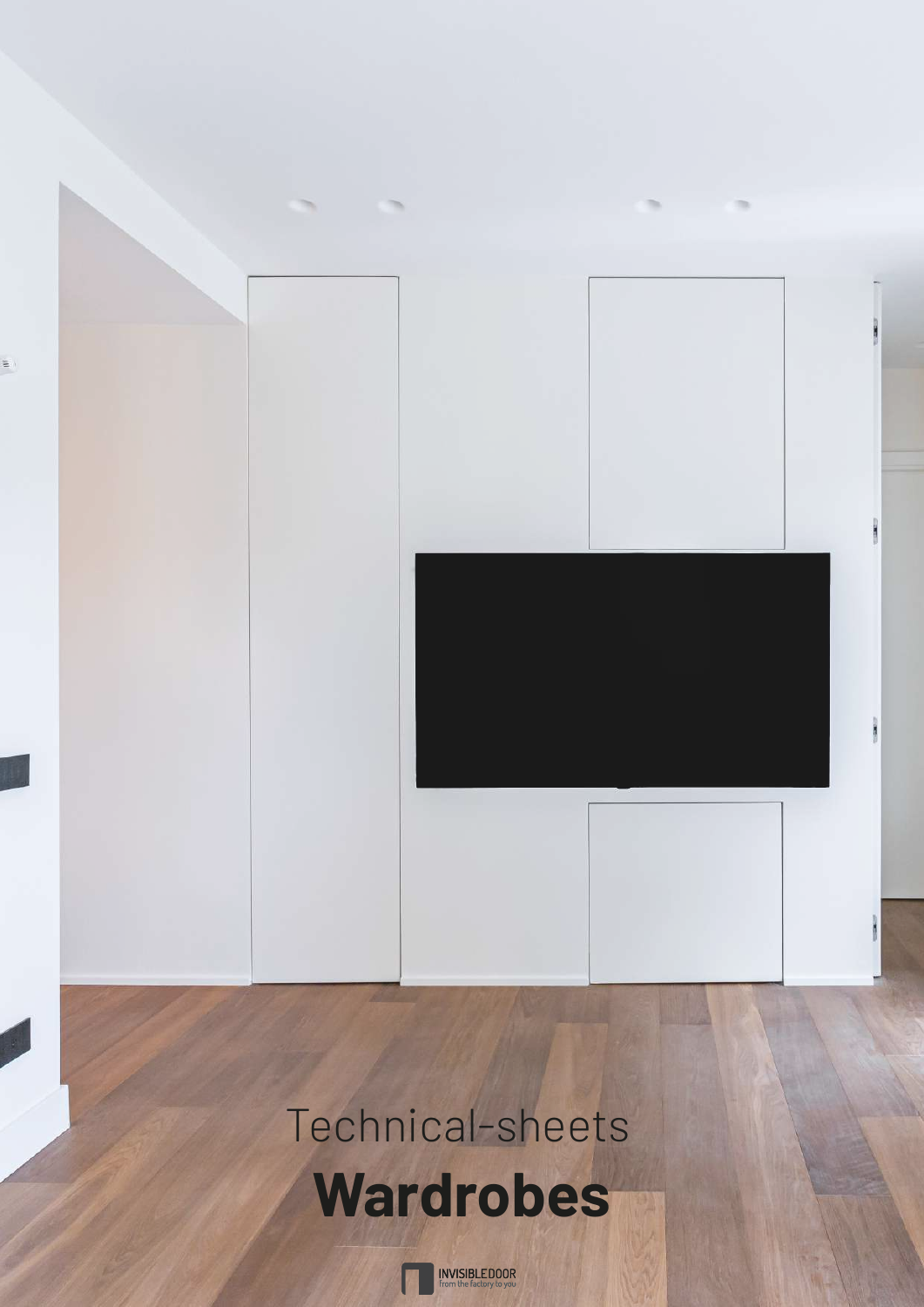## **Opening sense availables for wardrobes with 1 single door**



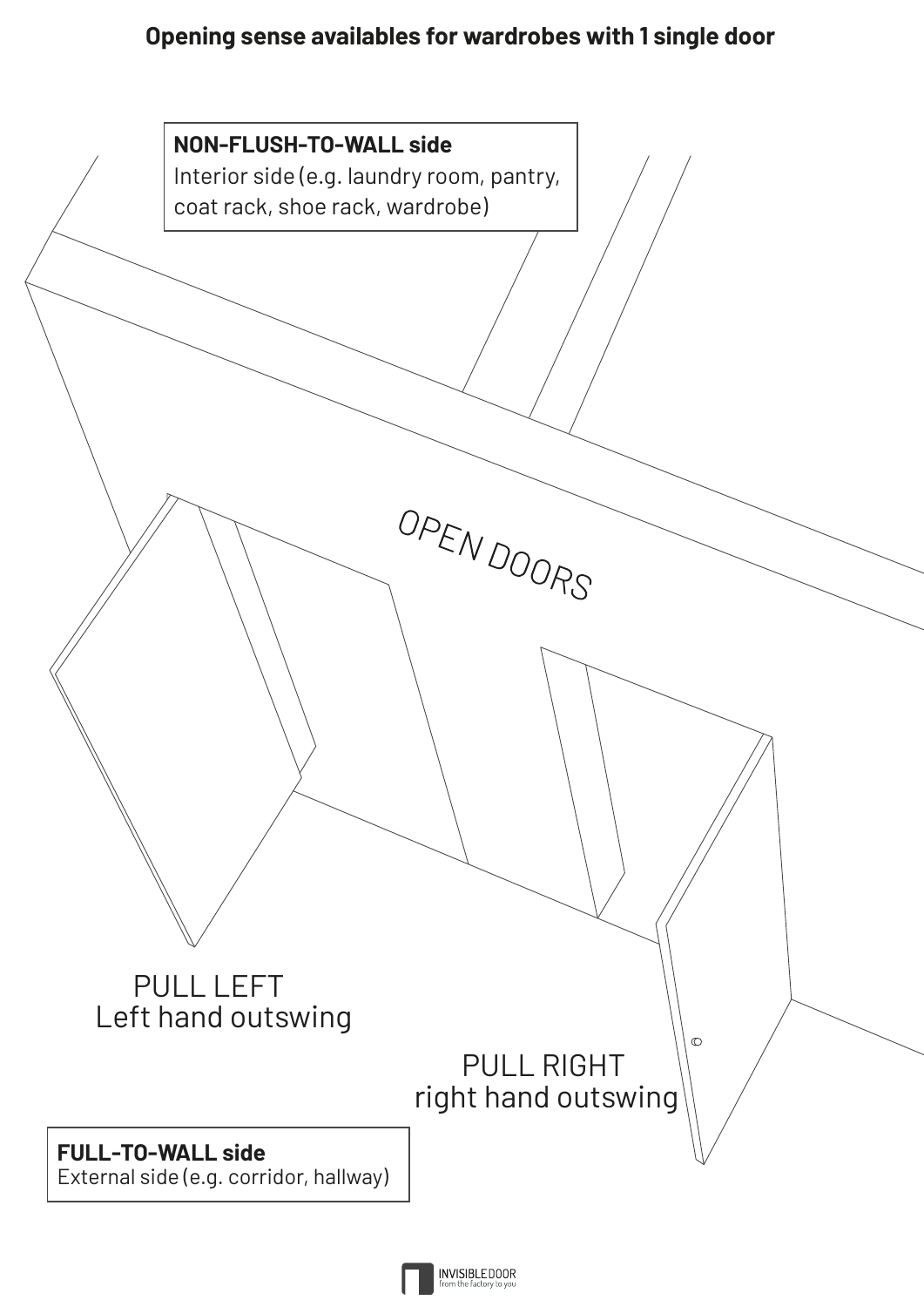# **Visual example for closed doors**

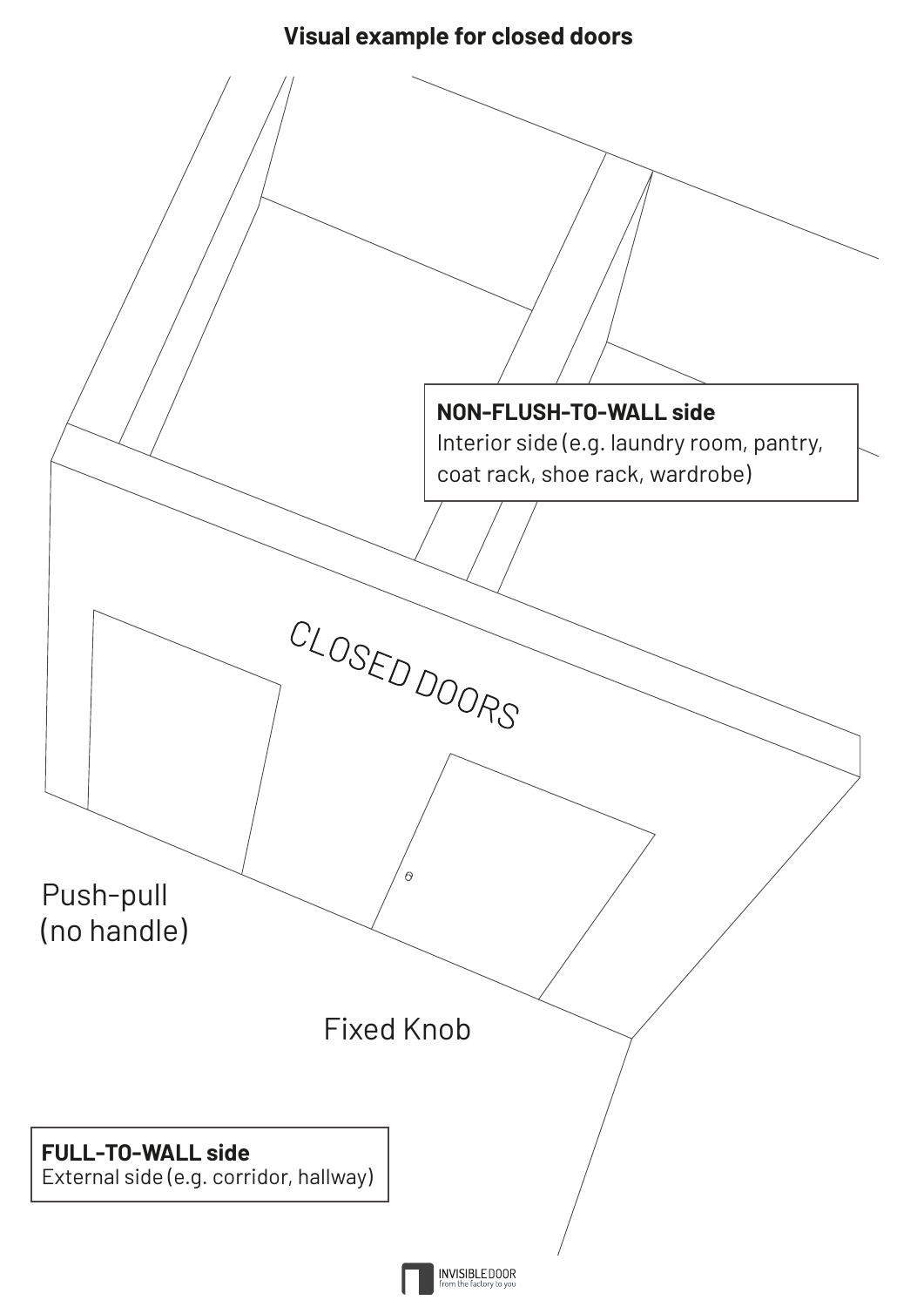# **Out from our Portfolio:**

1 -door-wardrobe with push-pull opening mechanism (no visible handle)



#### **Before the final painting** <br> **Before the final painting**



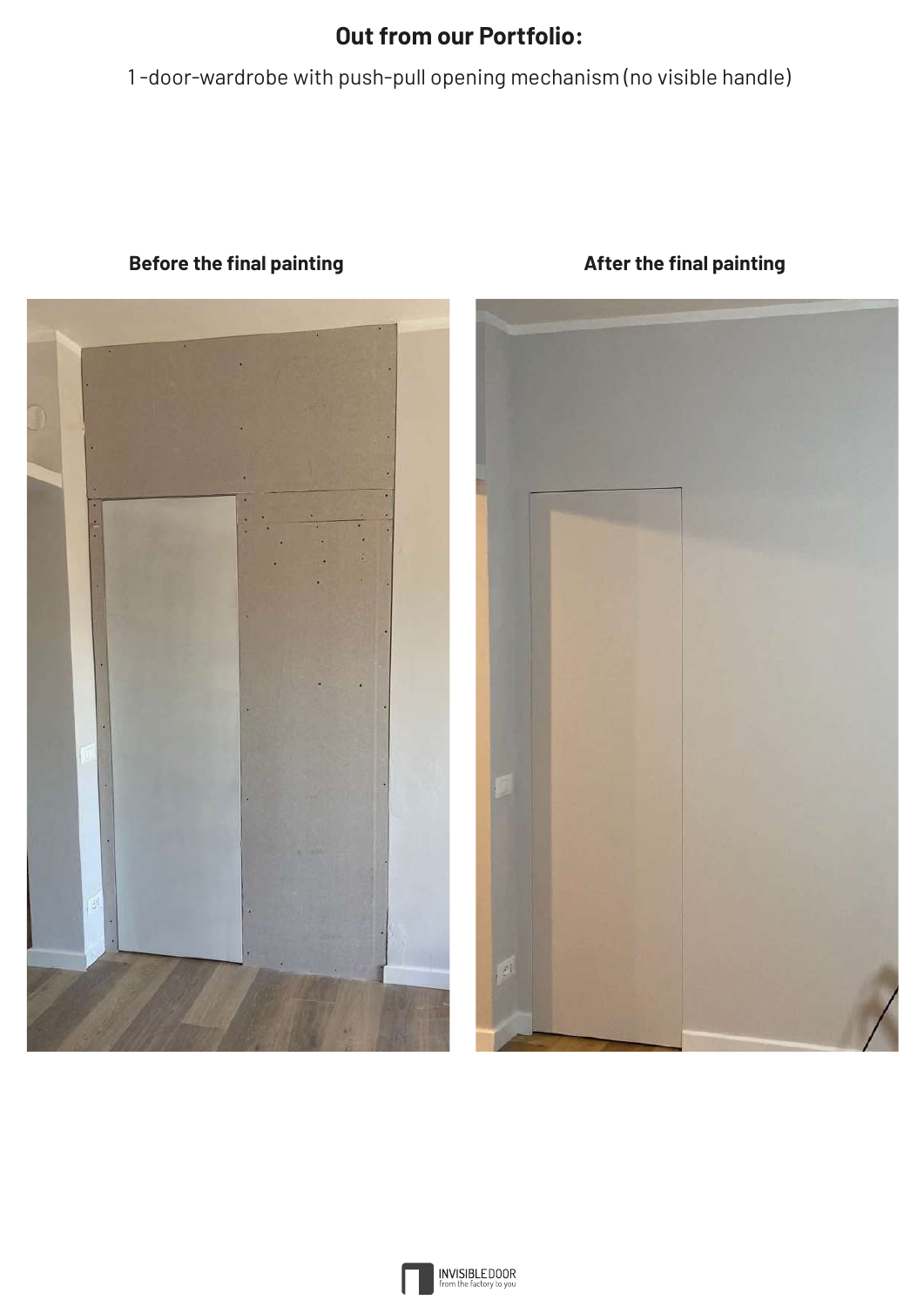# **Out from our Portfolio:**

1-door-wardrobe with minimal fixed knob (satin chrome finish)



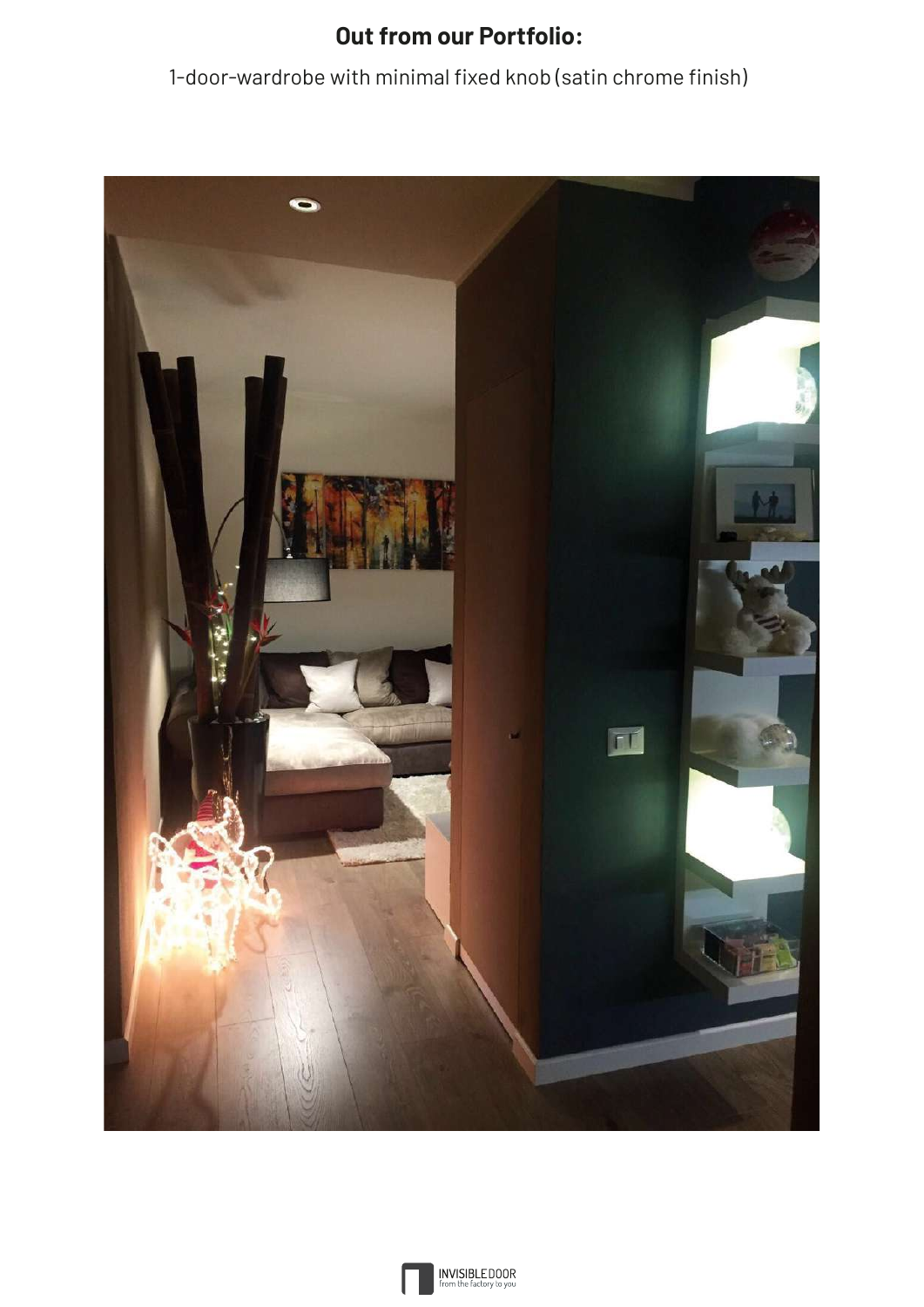## **EXAMPLE of side section**

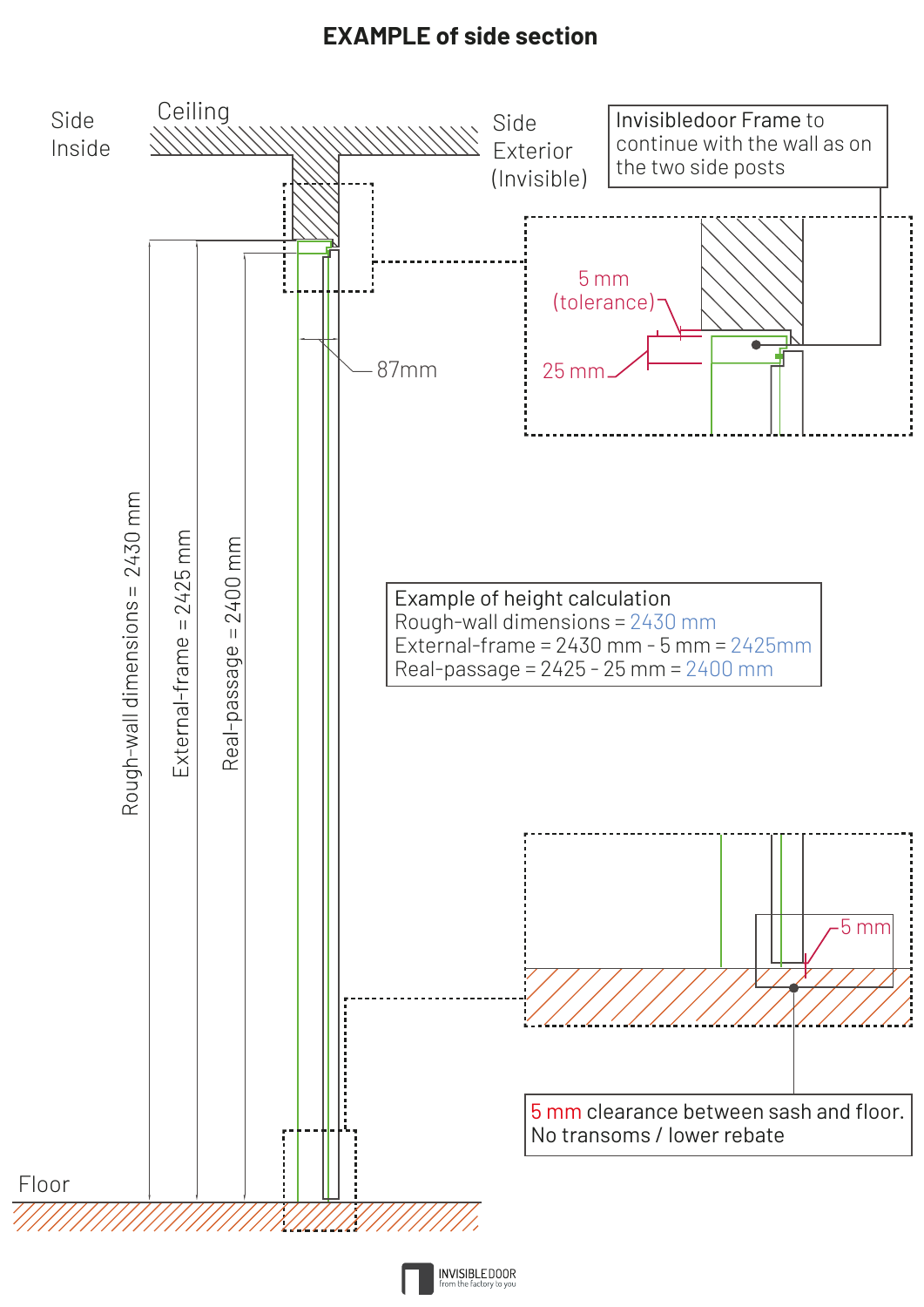# **EXAMPLE of front view and plan view**

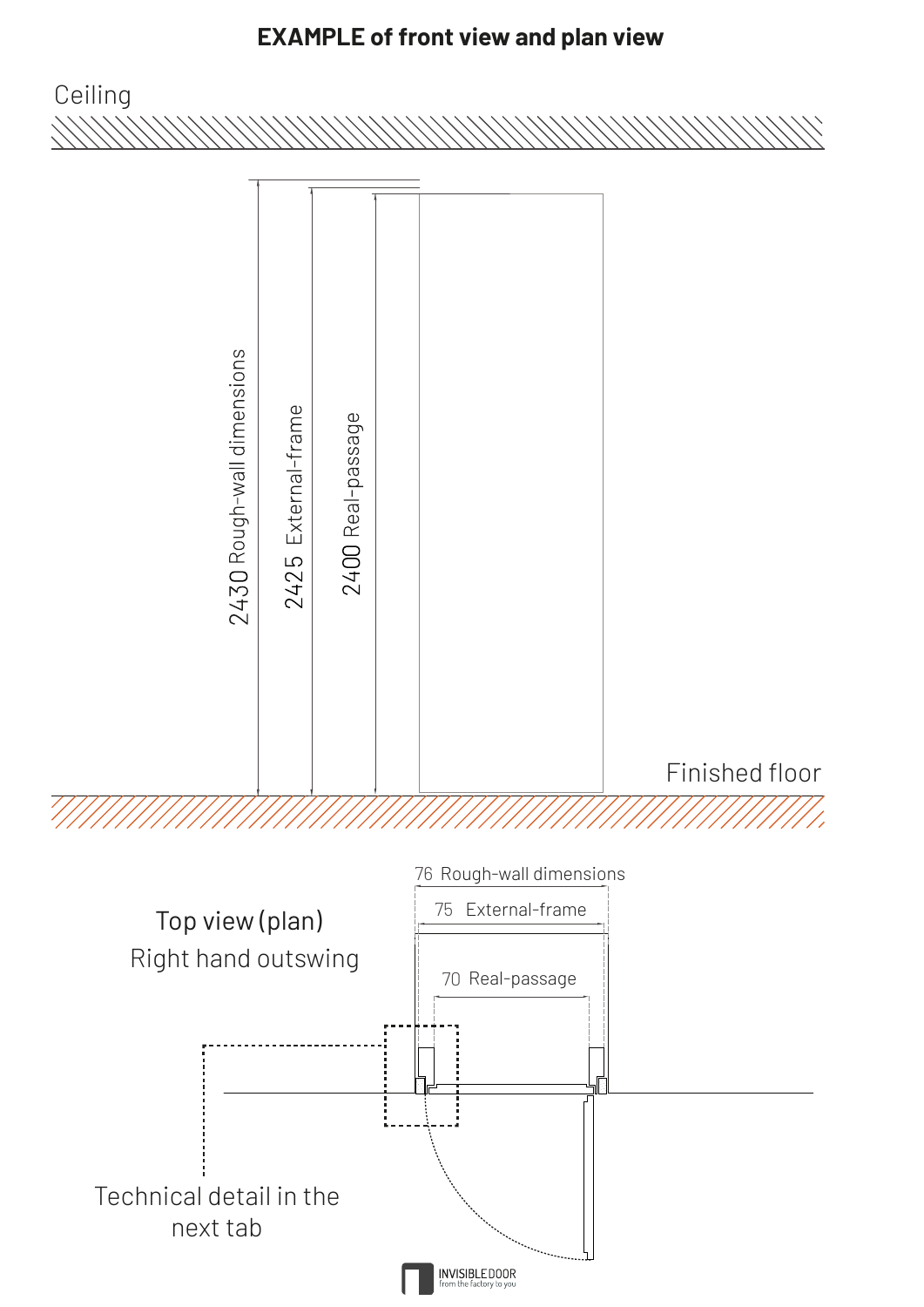

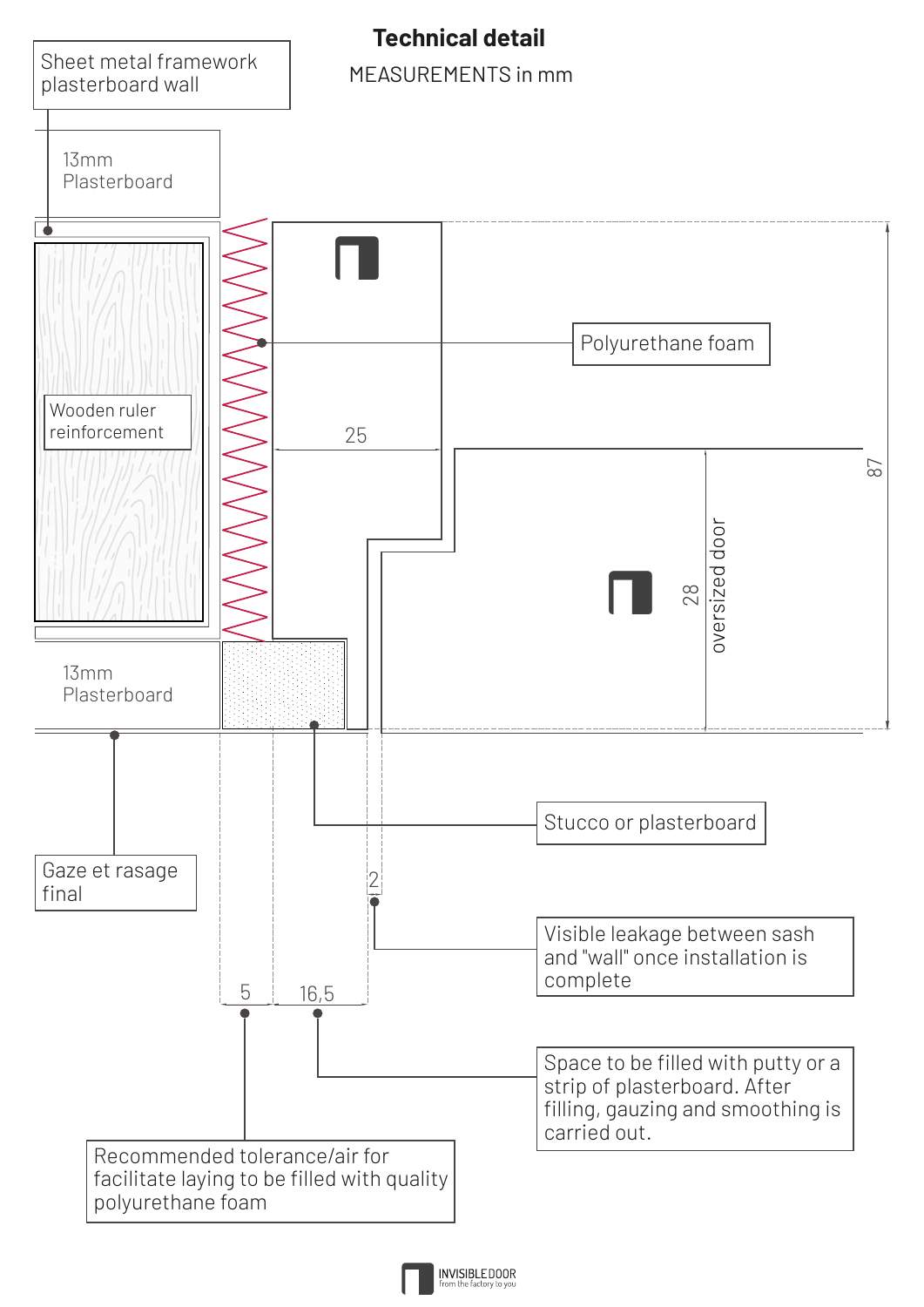### **Wardrobe door composition 28 mm**



# **Please Mind these notes**

Our doors will never have 'laminate' and are always fully edged and boarded (such as skateboards)